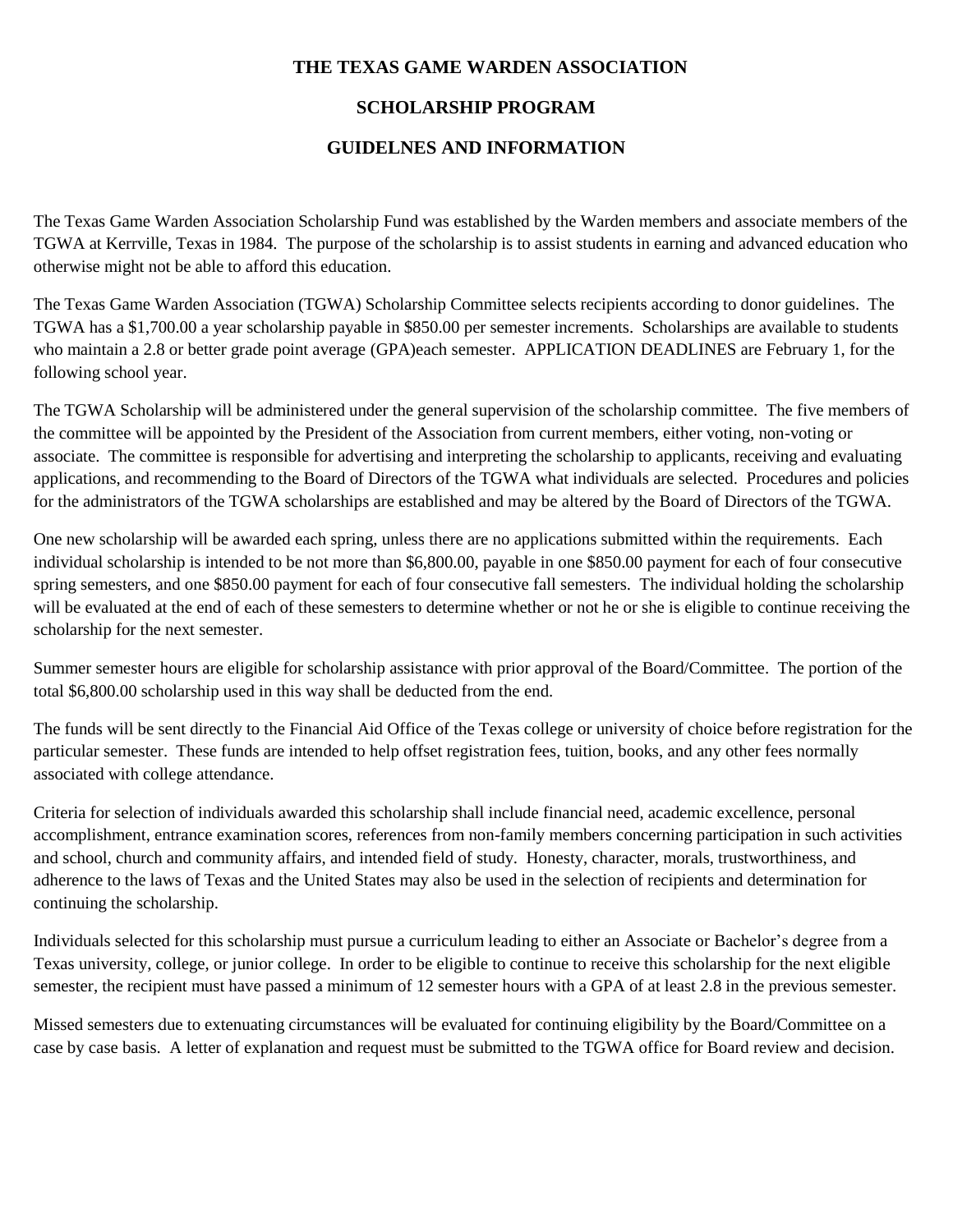#### PAGE 2

#### GUIDELINES AND INFORMATION CONTINUED

In addition to the basic requirements of application for the scholarship, the following items must appear in the application, the absence of anyone resulting in the ineligibility of the applicant. All applicants must:

- 1. Provide a letter of acceptance/admission to a Texas college, university, or junior college accredited by the State of Texas.
- 2. Submit an "Official Sealed" full high school/college transcript showing the applicants rank in the graduating class and SAT scores or the equivalent.
- 3. Submit a copy of the Student Aid Report (SAR), request for financial assistance, showing Pell Grant Index (PGI) and Family Contribution (FC). This request for financial assistance (available from high school/college counselors) should be made no later than January 1 to assure return before the TGWA deadline of February 1st.
- 4. Be enrolled in or plan to enroll in a minimum of twelve (12) semester hours and maintain the minimum standard of study.
- 5. Maintain a minimum of 2.8 GPA each semester.
- 6. Complete and sign the TGWA scholarship application and return it to the TGWA by February 1 preceding the school year being applied for.
- 7. Submit a resume or informal letter stating why you feel you should be selected for a scholarship.
- 8. Submit a minimum of three sealed original letters of reference from persons other than relatives of the applicant, no more than one of which shall be from an academic source (teacher, counselor, etc.)
- 9. Sign a release of transcript to the TGWA.
- 10. Be a high school graduate or equivalent. Please be sure to complete all sections of the Scholarship Application and Financial Information Form, and submit all necessary documentation as requested. This will insure proper consideration of your application without unnecessary delay. All eligible applicants will be notified by a representative of the TGW A Scholarship Committee regarding their selection of the recipient of the scholarship for which they have applied.
- 11. Copies of SAT or ACT scores.

#### RETURN COMPLETED APPLICATION AND DOCUMENTS TO THE TGWA OFFICE:

Texas Game Warden Association 4367 FM 1047 Hamilton, TX 76531 Should you have any questions, please call the TGW A office (325) 948-3021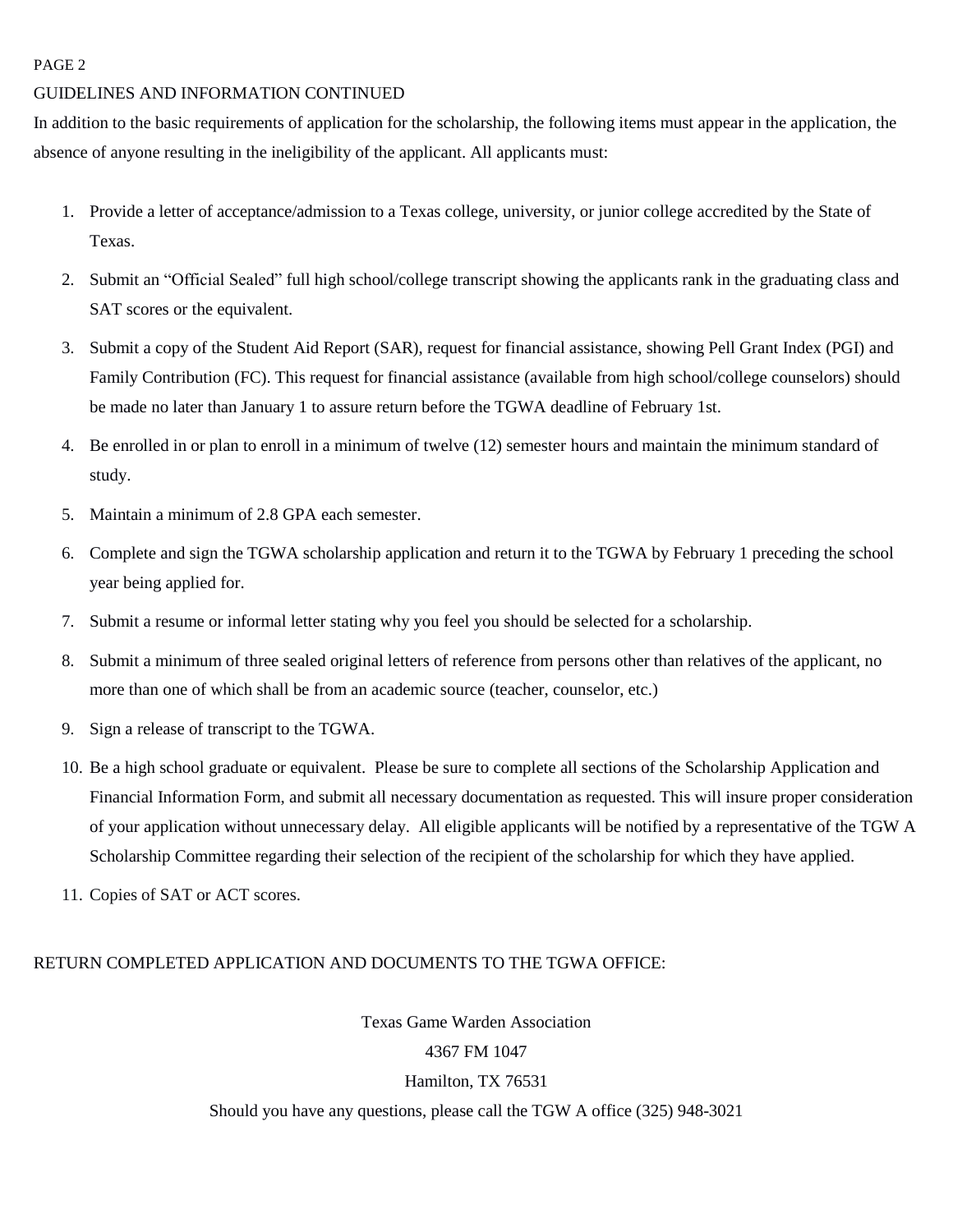## **Texas Game Warden Association**

# **Scholarship Application and Financial Information Form**

| 1.  | Applicant Name: Name and Applicant Name and Applicant Name and Applicant Name and Applicant Applicant Applicant Applicant Applicant Applicant Applicant Applicant Applicant Applicant Applicant Applicant Applicant Applicant                                                             |                                                                                  |                                                                                                                                                                                                                                                                                                                                                                                                         |
|-----|-------------------------------------------------------------------------------------------------------------------------------------------------------------------------------------------------------------------------------------------------------------------------------------------|----------------------------------------------------------------------------------|---------------------------------------------------------------------------------------------------------------------------------------------------------------------------------------------------------------------------------------------------------------------------------------------------------------------------------------------------------------------------------------------------------|
|     | Last                                                                                                                                                                                                                                                                                      | <b>First</b>                                                                     | <b>Middle</b>                                                                                                                                                                                                                                                                                                                                                                                           |
| 2.  |                                                                                                                                                                                                                                                                                           |                                                                                  |                                                                                                                                                                                                                                                                                                                                                                                                         |
| 3.  |                                                                                                                                                                                                                                                                                           |                                                                                  |                                                                                                                                                                                                                                                                                                                                                                                                         |
| 4.  |                                                                                                                                                                                                                                                                                           | State of Legal Residence ________________ Date began Living in the state         |                                                                                                                                                                                                                                                                                                                                                                                                         |
| 5.  |                                                                                                                                                                                                                                                                                           | Are you a U.S. Citizen? Length of residence at above address______               |                                                                                                                                                                                                                                                                                                                                                                                                         |
| 6.  | Place of birth ______________________Driver's License# _______________________State ________________                                                                                                                                                                                      |                                                                                  |                                                                                                                                                                                                                                                                                                                                                                                                         |
| 7.  | <b>Parent/Guardian Information</b>                                                                                                                                                                                                                                                        |                                                                                  |                                                                                                                                                                                                                                                                                                                                                                                                         |
|     |                                                                                                                                                                                                                                                                                           |                                                                                  |                                                                                                                                                                                                                                                                                                                                                                                                         |
|     |                                                                                                                                                                                                                                                                                           | ,我们也不能在这里的人,我们也不能在这里的人,我们也不能在这里的人,我们也不能在这里的人,我们也不能在这里的人,我们也不能在这里的人,我们也不能在这里的人,我们 |                                                                                                                                                                                                                                                                                                                                                                                                         |
|     |                                                                                                                                                                                                                                                                                           |                                                                                  |                                                                                                                                                                                                                                                                                                                                                                                                         |
| 8.  |                                                                                                                                                                                                                                                                                           |                                                                                  |                                                                                                                                                                                                                                                                                                                                                                                                         |
|     | Employed by: $\sqrt{2\pi}$ by: $\sqrt{2\pi}$ and $\sqrt{2\pi}$ and $\sqrt{2\pi}$ and $\sqrt{2\pi}$ and $\sqrt{2\pi}$ and $\sqrt{2\pi}$ and $\sqrt{2\pi}$ and $\sqrt{2\pi}$ and $\sqrt{2\pi}$ and $\sqrt{2\pi}$ and $\sqrt{2\pi}$ and $\sqrt{2\pi}$ and $\sqrt{2\pi}$ and $\sqrt{2\pi}$ an |                                                                                  |                                                                                                                                                                                                                                                                                                                                                                                                         |
|     | Position Held: <u>New York: New York: New York: New York: New York: New York: New York: New York: New York: New York: New York: New York: New York: New York: New York: New York: New York: New York: New York: New York: New Yo</u>                                                      |                                                                                  |                                                                                                                                                                                                                                                                                                                                                                                                         |
| 9.  | Mother's Occupation: ________                                                                                                                                                                                                                                                             |                                                                                  |                                                                                                                                                                                                                                                                                                                                                                                                         |
|     |                                                                                                                                                                                                                                                                                           |                                                                                  |                                                                                                                                                                                                                                                                                                                                                                                                         |
|     |                                                                                                                                                                                                                                                                                           |                                                                                  |                                                                                                                                                                                                                                                                                                                                                                                                         |
| 10. | <b>Breakdown of Income</b>                                                                                                                                                                                                                                                                |                                                                                  |                                                                                                                                                                                                                                                                                                                                                                                                         |
|     | a. Wages, salaries, tips-father or stepfather                                                                                                                                                                                                                                             |                                                                                  | $\sim$                                                                                                                                                                                                                                                                                                                                                                                                  |
|     | b. Wages, salaries, tips-mother or stepmother                                                                                                                                                                                                                                             |                                                                                  |                                                                                                                                                                                                                                                                                                                                                                                                         |
|     | c. Interest Income                                                                                                                                                                                                                                                                        |                                                                                  |                                                                                                                                                                                                                                                                                                                                                                                                         |
|     | d. Dividends after IRS exclusion                                                                                                                                                                                                                                                          |                                                                                  | $\frac{\frac{1}{2} + \frac{1}{2} + \frac{1}{2} + \frac{1}{2} + \frac{1}{2} + \frac{1}{2} + \frac{1}{2} + \frac{1}{2} + \frac{1}{2} + \frac{1}{2} + \frac{1}{2} + \frac{1}{2} + \frac{1}{2} + \frac{1}{2} + \frac{1}{2} + \frac{1}{2} + \frac{1}{2} + \frac{1}{2} + \frac{1}{2} + \frac{1}{2} + \frac{1}{2} + \frac{1}{2} + \frac{1}{2} + \frac{1}{2} + \frac{1}{2} + \frac{1}{2} + \frac{1}{2} + \frac$ |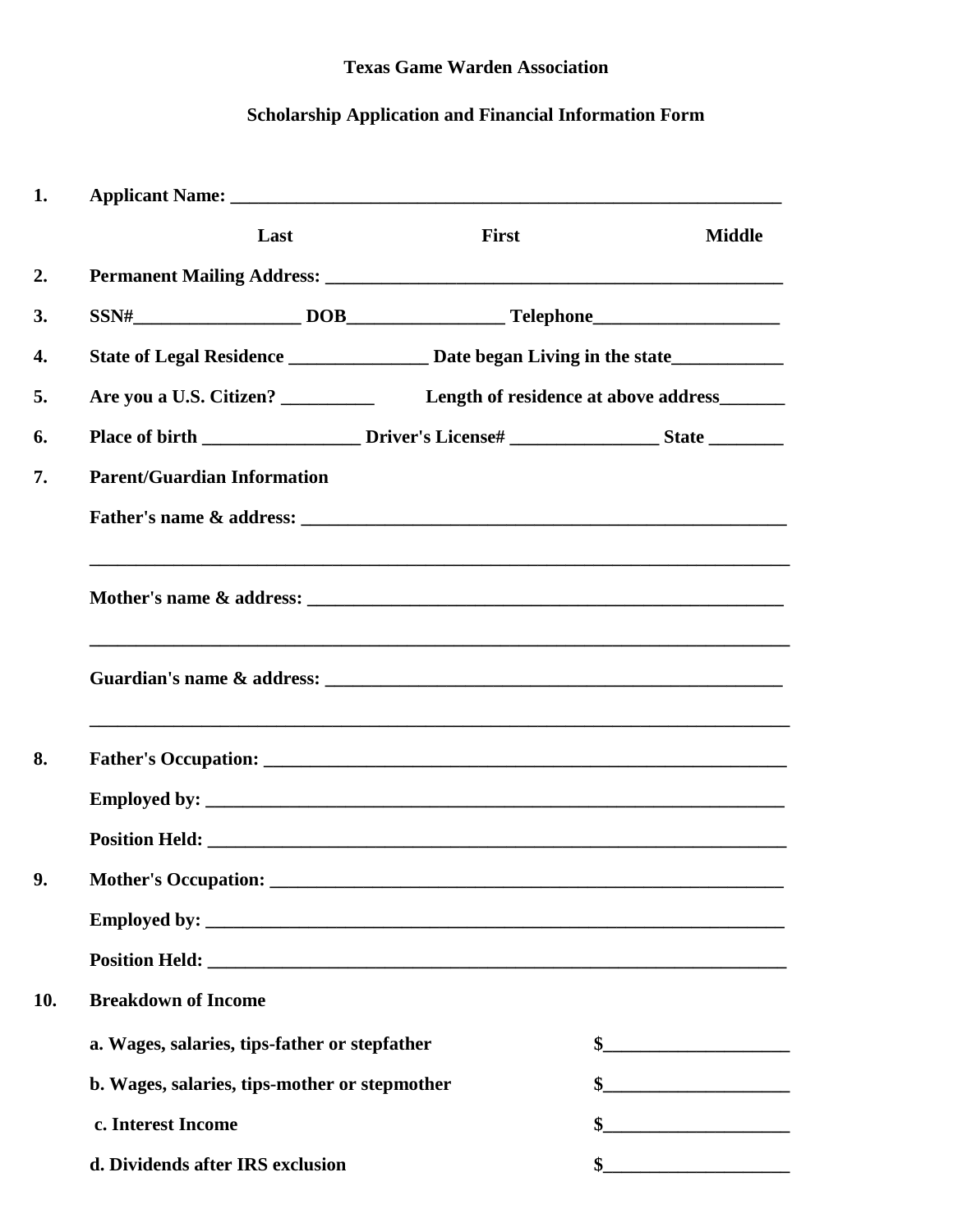|     | e. Net Income (or loss) from business, farm rentals, royalties,                                     |                                                       |  |  |  |
|-----|-----------------------------------------------------------------------------------------------------|-------------------------------------------------------|--|--|--|
|     | partnerships, estates, trusts, etc.                                                                 | $\mathbf{\$}$                                         |  |  |  |
|     | f. If a loss, enter in (parentheses)                                                                |                                                       |  |  |  |
|     |                                                                                                     | g. Adjustments to income including IRA/Keogh payments |  |  |  |
|     | and working couple deduction. (Give only IRS                                                        |                                                       |  |  |  |
|     | allowable amounts)                                                                                  | $\frac{\text{S}}{\text{S}}$                           |  |  |  |
|     | h. Total (add $(+)$ A through F minus $(-)$ G                                                       | $\frac{1}{2}$                                         |  |  |  |
|     | <b>Total Income</b>                                                                                 | $\frac{1}{2}$                                         |  |  |  |
| 11. | Were you claimed as an I.R.S. exemption by your parents last year? _____________                    |                                                       |  |  |  |
| 12. | Will you be claimed as an I.R.S. exemption this year? __________________________                    |                                                       |  |  |  |
| 13. | Was our total income and benefits from last year less than \$4,000.00? ___________                  |                                                       |  |  |  |
| 14. | Number of family members (total number of people that your parents will support,                    |                                                       |  |  |  |
|     | yourself as a student, and other dependent children). ___________________________                   |                                                       |  |  |  |
| 15. | Number of college students in the coming year (include the student applying for scholarship)        |                                                       |  |  |  |
|     |                                                                                                     |                                                       |  |  |  |
|     |                                                                                                     |                                                       |  |  |  |
|     | (continue on back if needed)                                                                        |                                                       |  |  |  |
|     | <b>DIVORCED OR SEPARATED PARENTS</b>                                                                |                                                       |  |  |  |
| 16. | Divorced______________________________Legally Separated_______________________Separated ___________ |                                                       |  |  |  |
|     |                                                                                                     |                                                       |  |  |  |
|     |                                                                                                     |                                                       |  |  |  |
|     |                                                                                                     |                                                       |  |  |  |
|     |                                                                                                     |                                                       |  |  |  |
|     |                                                                                                     |                                                       |  |  |  |
|     |                                                                                                     |                                                       |  |  |  |
| 17. | The student is: unmarried ____ married ____ divorced or widowed ____ separated ____                 |                                                       |  |  |  |
| 18. | U.S. Armed Forces Veteran: yes ______ no ____                                                       |                                                       |  |  |  |
| 19. |                                                                                                     |                                                       |  |  |  |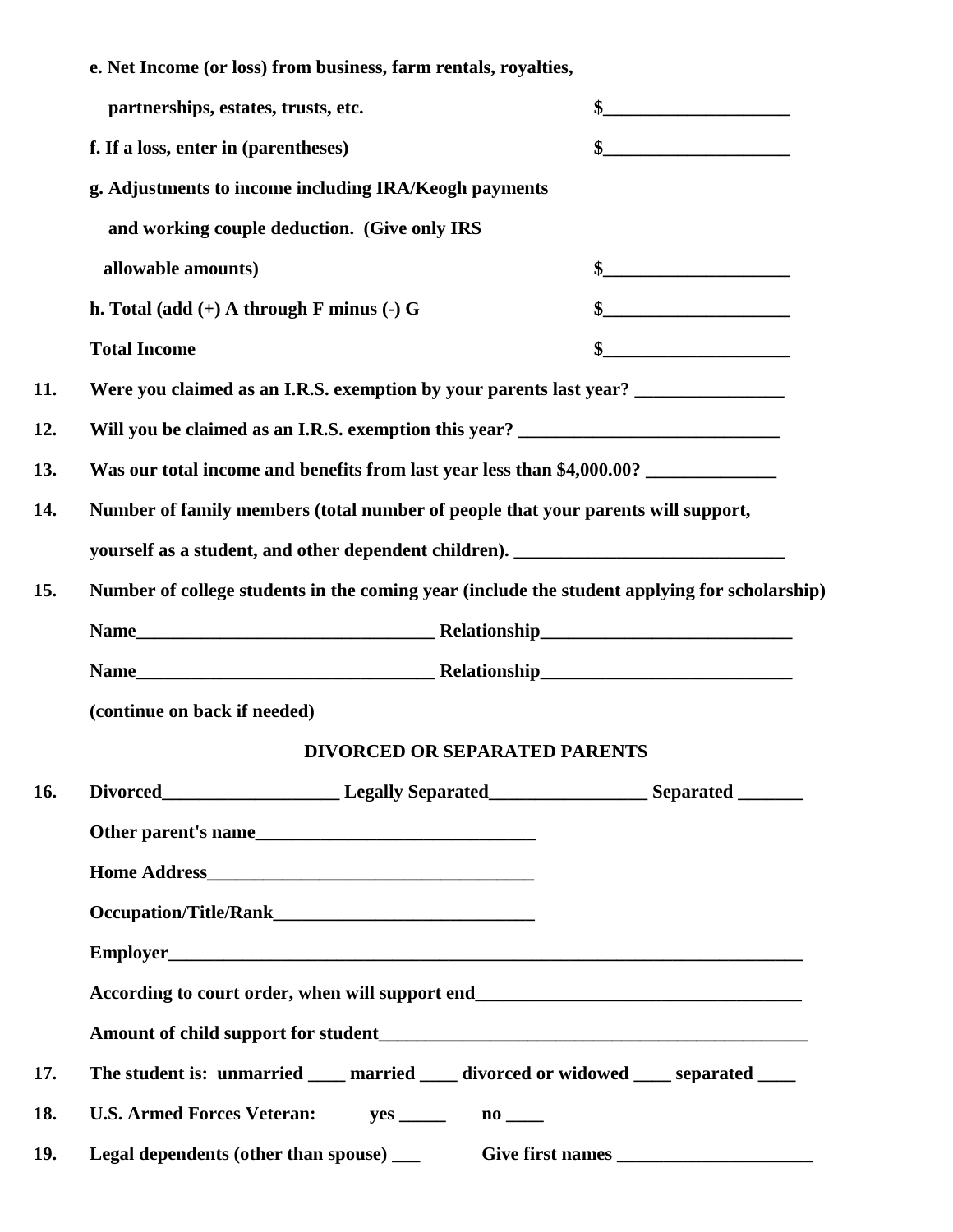| 20. | A. Student's taxable Income:                                                                   |                                                                                                                                                                                                                                                                                                                                          |  |
|-----|------------------------------------------------------------------------------------------------|------------------------------------------------------------------------------------------------------------------------------------------------------------------------------------------------------------------------------------------------------------------------------------------------------------------------------------------|--|
|     |                                                                                                | Last year \$                                                                                                                                                                                                                                                                                                                             |  |
|     | <b>B.</b> Spouse's taxable income:                                                             |                                                                                                                                                                                                                                                                                                                                          |  |
|     |                                                                                                | Last year \$                                                                                                                                                                                                                                                                                                                             |  |
| 21. | Student's G.I. Bill ad dependents Educational Assistance Benefits ______________________       |                                                                                                                                                                                                                                                                                                                                          |  |
| 22. |                                                                                                |                                                                                                                                                                                                                                                                                                                                          |  |
| 23. | Will the student's spouse be attending college at least halftime? Yes__No__Student unmarried__ |                                                                                                                                                                                                                                                                                                                                          |  |
| 24. | Number of people that (you) or (you and your spouse) will support during school year _____     |                                                                                                                                                                                                                                                                                                                                          |  |
| 25. | Will you be living: home ______ off campus _____ on campus _____ other ____                    |                                                                                                                                                                                                                                                                                                                                          |  |
|     | GIVE PROOF WHEN ASKED, THE STUDENT MAY NOT BE ELIGIBLE TO RECEIVE THE<br><b>SCHOLARSHIP.</b>   | Certification: ALL OF THE INFORMATION ON THIS FORM IS TRUE AND COMPLETE TO THE<br>BEST OF MY KNOWLEDGE. IF ASKED BY AUTHORIZED OFFICIAL, I AGREE TO GIVE PROOF OF<br>THE INFORMATION I HAVE GIVEN ON THIS FORM. I REALIZE, THIS PROOF MAY INCLUDE A<br>COPY OF MY U.S. STATE OR LOCAL INCOME TAX RETURNS. I ALSO REALIZE THAT IF I DON'T |  |

| <b>Students Signature and Date</b> | <b>Students Spouse Signature and Date</b> |  |
|------------------------------------|-------------------------------------------|--|
| <b>Mothers Signature and Date</b>  | <b>Fathers Signature and Date</b>         |  |